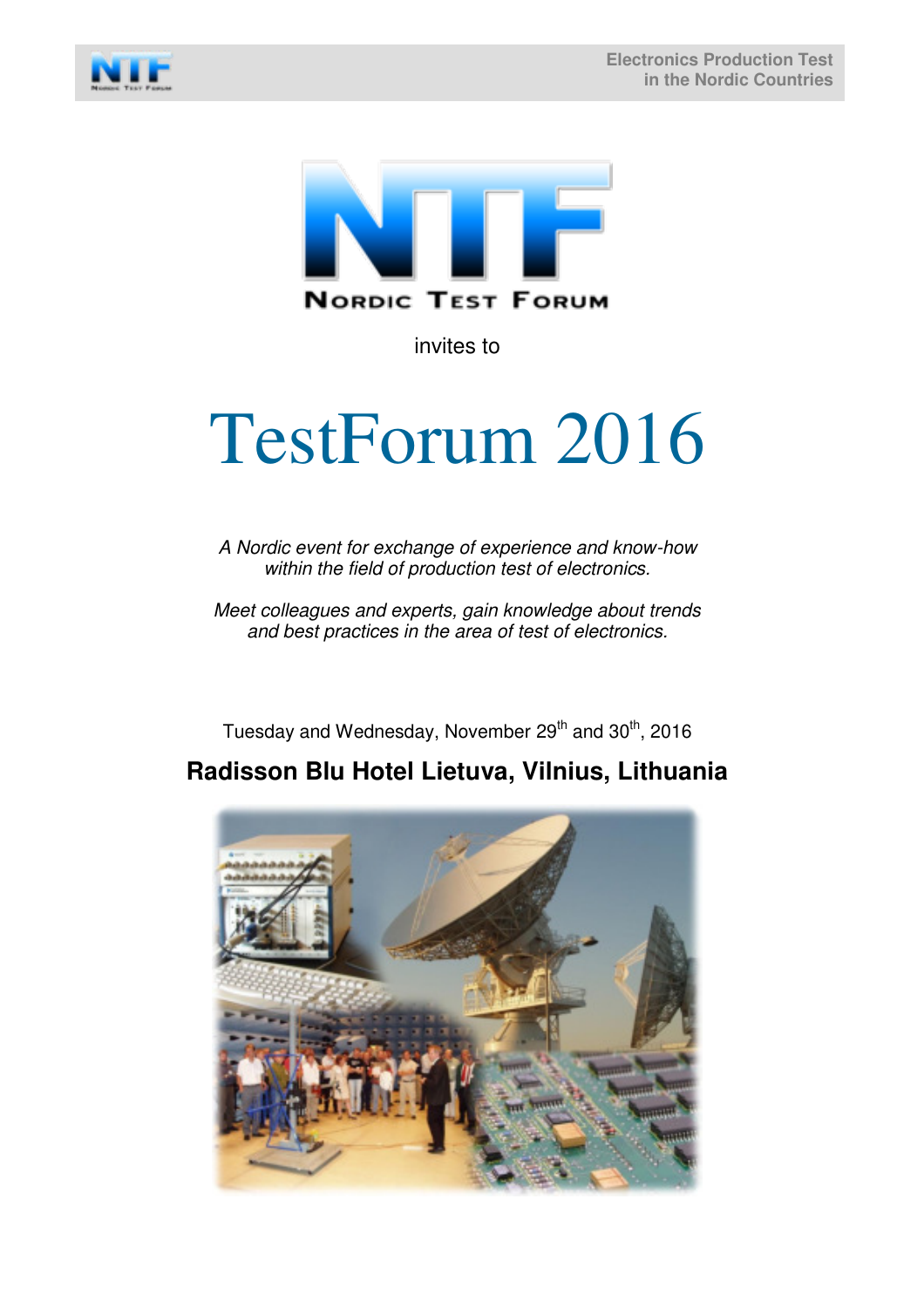

## **TestForum 2016 November 29th & 30th Vilnius, Lithuania**

On behalf of the Nordic Test Forum committee I would like to invite you to Vilnius to the annual NTF conference. This is the first time in NTF history we visit Vilnius, the capital of Lithuania. Vilnius contains one of the largest surviving medieval quarters in Europe and the Old Town contains almost two thousand medieval, gothic, renaissance, and baroque buildings.

TestForum 2016 has an excellent technical program, focusing on test automation, test strategies, test quality, structural test, functional test and JTAG based test.



Among the presenters, we find experts from Lithuania, Denmark, Estonia, Finland, France, Germany, Norway, UK and USA.

Vilnius, Photo by Laimonas Ciūnys

This year's Keynote speaker is Dr. **Vytautas Jokužis, Chief Executive Officer, UAB Elinta**. He will speak about **"Innovative products developed in Lithuania"**.

At the end of the first day, we will also have an interesting panel discussion on the topic: *"Can automation take us to new levels in test quality and efficiency?"*

The conference, the conference dinner and the mini exhibition offers a great opportunity for technical and business discussions.

On behalf of the committee, I wish to welcome you to TestForum 2016!

Yours sincerely

Knut Batstolokken

 Knut Båtstoløkken Chairman of *Nordic Test Forum*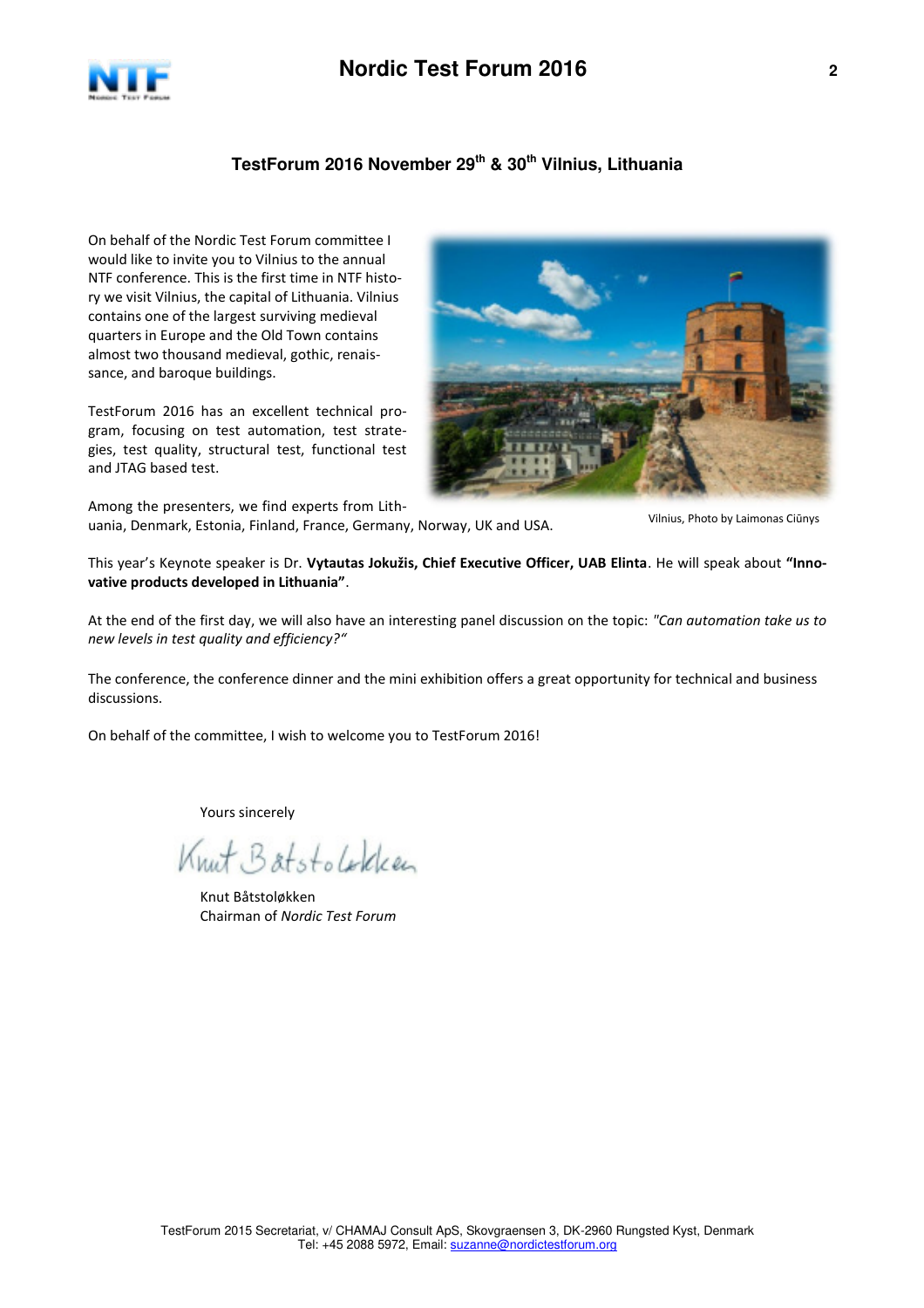

#### **Key Note Speaker**

#### *Dr. Vytautas Jokužis Chief Executive Officer UAB Elinta*

Dr. Vytautas Jokužis is an electronics engineer and he holds a doctor degree in technology science. Vytautas is founder and CEO of high-tech company "Elinta".

Dr. Vytautas Jokužis has graduated bachelor studies with Honors at Kaunas Polytechnic Institute Automation faculty in 1983 and defended his doctoral thesis in 2003. He was working as junior researcher from 1983 till 1991 in Automation faculty. From 1991 till these days he is CEO of company "Elinta".

Dr. Vytautas Jokužis, because of his scientific, creative potential and excellent abilities of management has developed the high-tech company which successfully competing in an international



vz.lt photo

market. His engineer's team are proud of a wide range of inventions – from industry automation systems, 3D scanners and computerized visual systems to electric vehicle systems. "Elinta" company's production is successfully sold in the USA, Australia, and Europe.

Dr. Vytautas Jokužis participates in science institutions activities. He is active chairman of science projects, member or chairman of bachelor and master theses qualification commission. Today Vytautas is a member of the business council of Kaunas Technology University, a member of science and teaching staff attestation commission; Kaunas technical college chairman of the board and a member of science and teaching staff attestation commission; expert in science and innovation agency.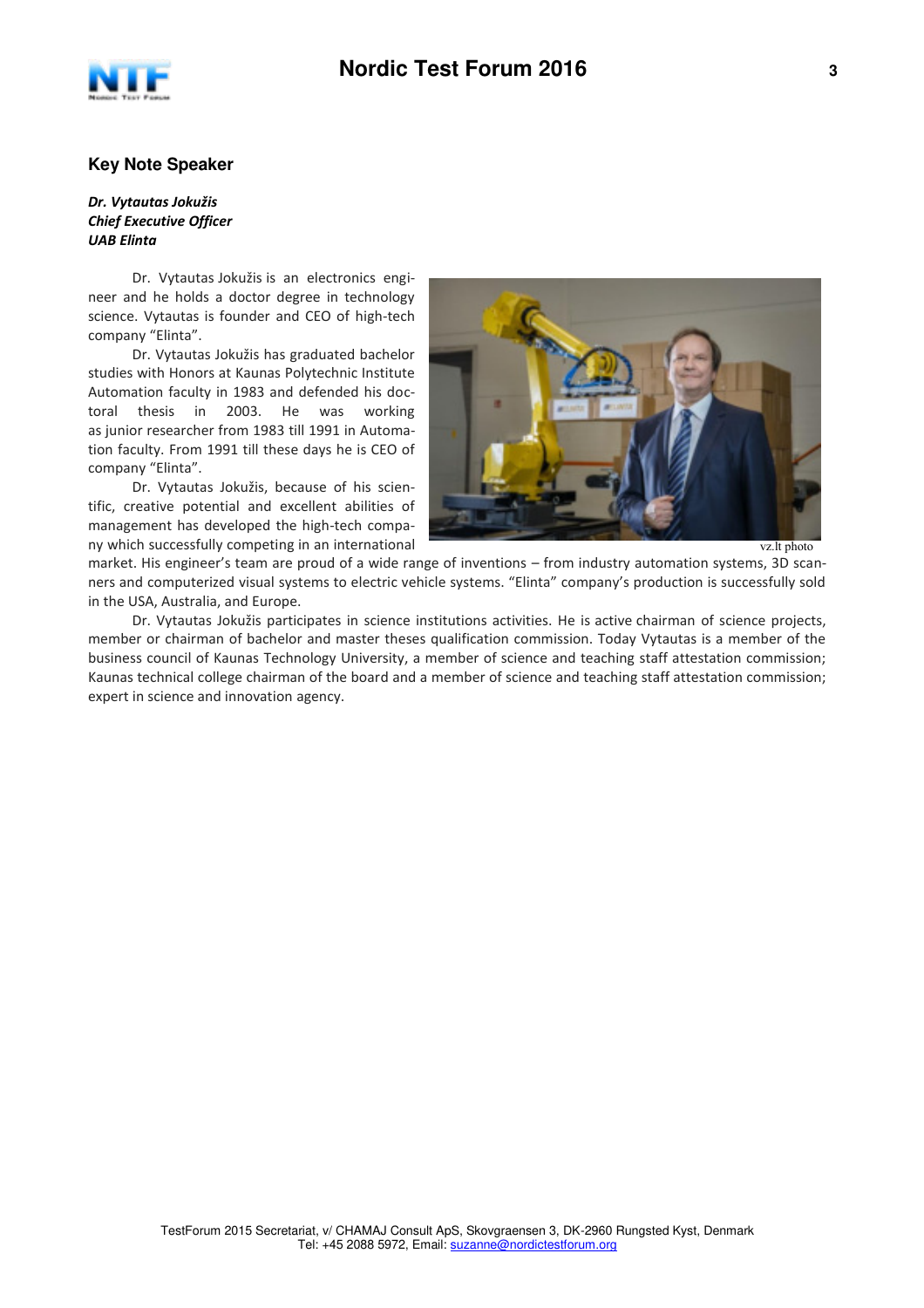

# **Nordic Test Forum in Brief**

*TestForum* is an annual event that *Nordic Test Forum (NTF)* runs every fall/early winter. *TestForum* typically has 3 thematic areas and cover a broad balance of test and inspection.

*TestForum* has its roots back the late eighties, where it originated as an event for the Norwegian electronics industry. However, from the late part of 2001 a group of people from Norway, Sweden and Denmark established the network, *Nordic Test Forum*. Later on, this activity (including the *TestForum* event was extended to include all the Nordic countries. The language of the official presentations is English. Content and focus of the TestForum varies over time, but always within topic areas in focus at a given point in time.

*TestForum* has its main emphasis on issues relevant to production managers, engineers and technicians working in the fields of production, test, inspection and validation of electronics. At TestForum events we offer technically relevant presentations on methodology, tools, modules/instruments and available technology. The interaction between users and suppliers within the focus areas is an important asset of TestForum, and this balance and interaction is pursued in presentations, panel discussions, and in the planning of the events.

## **TestForum Aims at:**

- Creating and sustaining a relevant, balanced and coherent interaction between users as well as between users and suppliers of solutions for test, inspection, validation and production of electronics.
- Providing an up-to-date view on new methodologies and tools for relevant test, inspection, validation and production of electronics.
- Establishing a relevant and balanced view on equipment, systems, tools and software from tool vendors in the domain.

### **Target Audience of TestForum**

Engineers and technicians, managers and planners within the fields of electronics production and test, inspection and validation. Includes also decision makers in organizations that procure equipment, tools and systems for production and test, inspection and validation of electronics.

### **Executive Committee of TestForum event and NTF organization**

| Knut Båtstoløkken    | Kitron AS, Norway (Chairman)              |
|----------------------|-------------------------------------------|
| Birger Schneider     | DELTA, Denmark (Treasurer)                |
| Biørn B Larsen       | NTNU, Norway (Secretary)                  |
| Stig-Gunnar Jensen   | Eltek AS, Norway                          |
| <b>Mick Austin</b>   | JTAG Technologies Finland, Finland        |
| Artur Jutman         | Tallinn University of Technology, Estonia |
| Erik Larsson         | Lund University, Sweden                   |
| Lars Kongsted-Jensen | EP-TeQ A/S, Denmark                       |
| Magnus Rönnqvist     | Syntronic Test Systems AB, Sweden         |
| Mauri Aalto          | Neste Jacobs OY, Finland                  |
| Raimedas Sodaitis    | UAB Kitron, Lithuania                     |
| <b>Bill Eklow</b>    | Associate member, USA                     |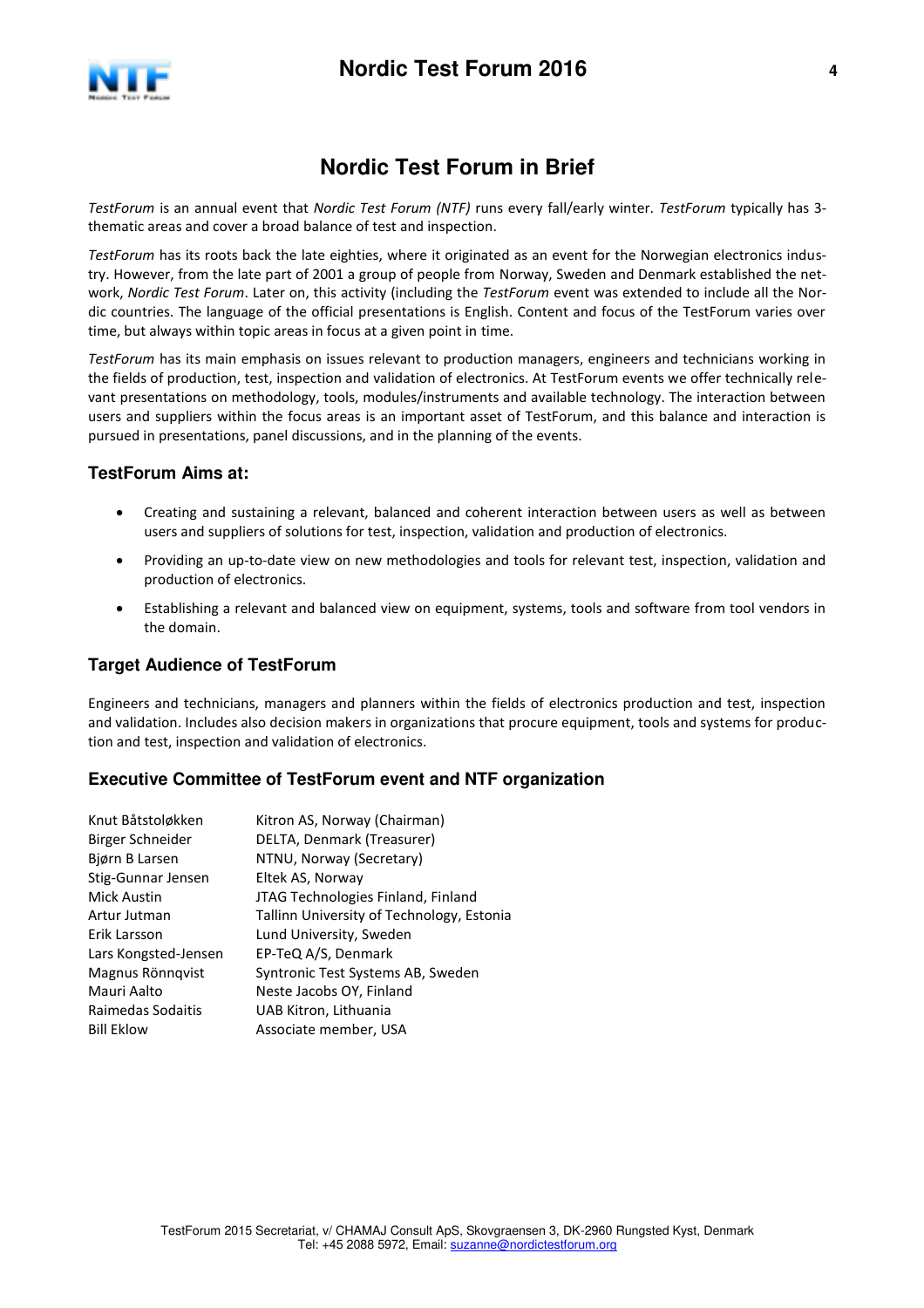

## **Become a Member of Nordic Test Forum**

If you are involved in production test, validation test, and inspection of electronics and your professional work is related to activities in the Nordic countries as a test professional, design engineer, manufacturer, supplier of solutions, consultant, etc., you may register as member of Nordic Test Forum (NTF) in order to benefit from:

- Exchange of know-how in testing
- Increased contact network in the Nordic countries
- Surveillance and information of International activities in the area of test and inspection
- Discounts at NTF seminars and TestForum events
- Membership list

Please register on the WEB page: [http://www.NordicTestForum.org](http://www.nordictestforum.org/)

## **TestForum 2016 Local Organizer**

The local organizer is: **Raimedas Sodaitis**  UAB Kitron PO Box LT 52119, Taikos pr. 151, Kaunas

> Phone: +37037244217 E-mail: [raimedas.sodaitis@kitron.com](mailto:raimedas.sodaitis@kitron.com)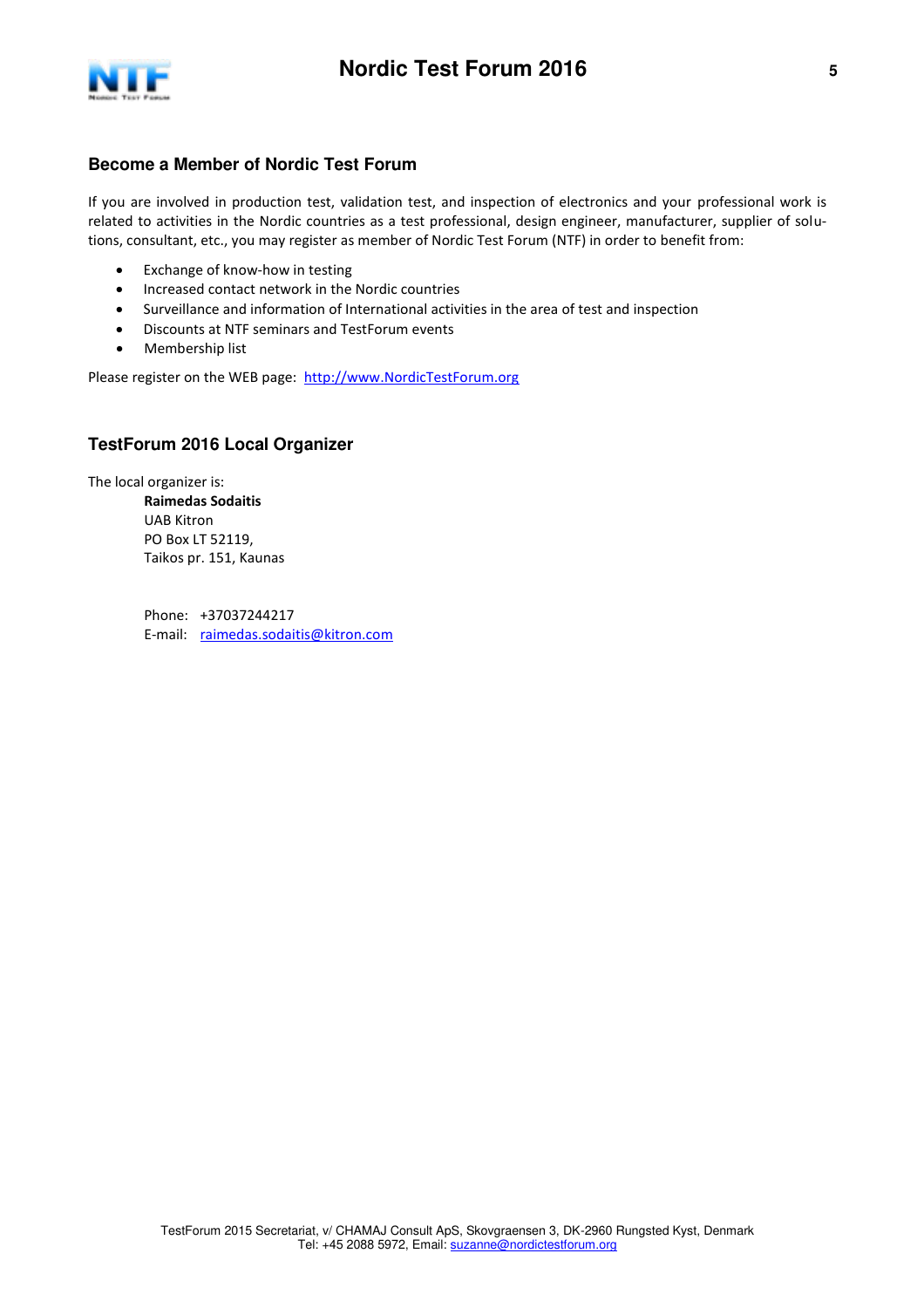

# **Technical Program of TestForum 2016**

## **Nordic Test Forum (NTF) Annual Assembly, November 28th 2016**

The NTF organization holds an annual general assembly a day before the TestForum conference. This year it will be held on **November 28th at 20:00**. The agenda and motions will be dispatched to the members in a separate mailing.

## **Time Titles Time Titles** Speakers or additional info 08:30-08:50 | Registration **08:50-09:00 Welcome / Introduction 1999 Metal American Metal Båtstoløkken 09:00-10:00 Key Note Session** *Chairman: Knut Båtstoløkken*  09:00-10:00 | Innovative products developed in Lithuania | Vytautas Jokužis, UAB Elinta **10:00-10:30 Exhibitor Forum:** short presentations *Chairman: Mick Austin* 10:30-11:00 Coffee Break / Exhibition **11:00-12:30 Session 1: Test interfaces and structural test** *Chairman: Erik Larsson* 11:00-11:30 TBD Gary Clayton, MAC-Panel 11:30-12:00 Advanced SPI technology Mr. Josef Harrer or Mr. Jang Woong, PARMI 12:00-12:30 Can board tester satisfy all the needs? Lothar Diez, SPEA 12:30-13:30 Lunch **13:30-15:00 Session 2: Test Strategies and Test Quality 1** *Chairman: Stig-Gunnar Jensen* 13:30-14:00 Recent study on hard-to-detect faults **Christophe Lotz, Aster Technologies** 14:00-14:30 Screening out marginal defects and outliers pass-<br>ling functional test Artur Jutman, Testonica 14:30-15:00 Complete Integration of Test and Inspection Ma-Complete integration of Test and inspection Mark Laing, Valor<br>chines for PCB Manufacturing 15:00-15:30 Coffee Break / Exhibition **15:30-16:30 Session 3: Test automation, Robotics for test engineering** *Chairman: Bjørn B. Larsen*  15:30-16:00 Automation of test: what's solutions, and how to implement it Jacques Bonnement, Teradyne 16:00-16:30 | In-line functional testing Raimedas Sodaitis, UAB Kitron **16:30-17:00 News from conferences** *Chairman: Artur Jutman* 17:00-17:30 Fruit & Refreshments / Exhibition **17:30-19:00 Panel debate:** "Can automation take us to new levels in test quality and efficiency " *Panel moderator: Birger Schneider* **19:30 Dinner**

## **Tuesday, November 29th , 2016**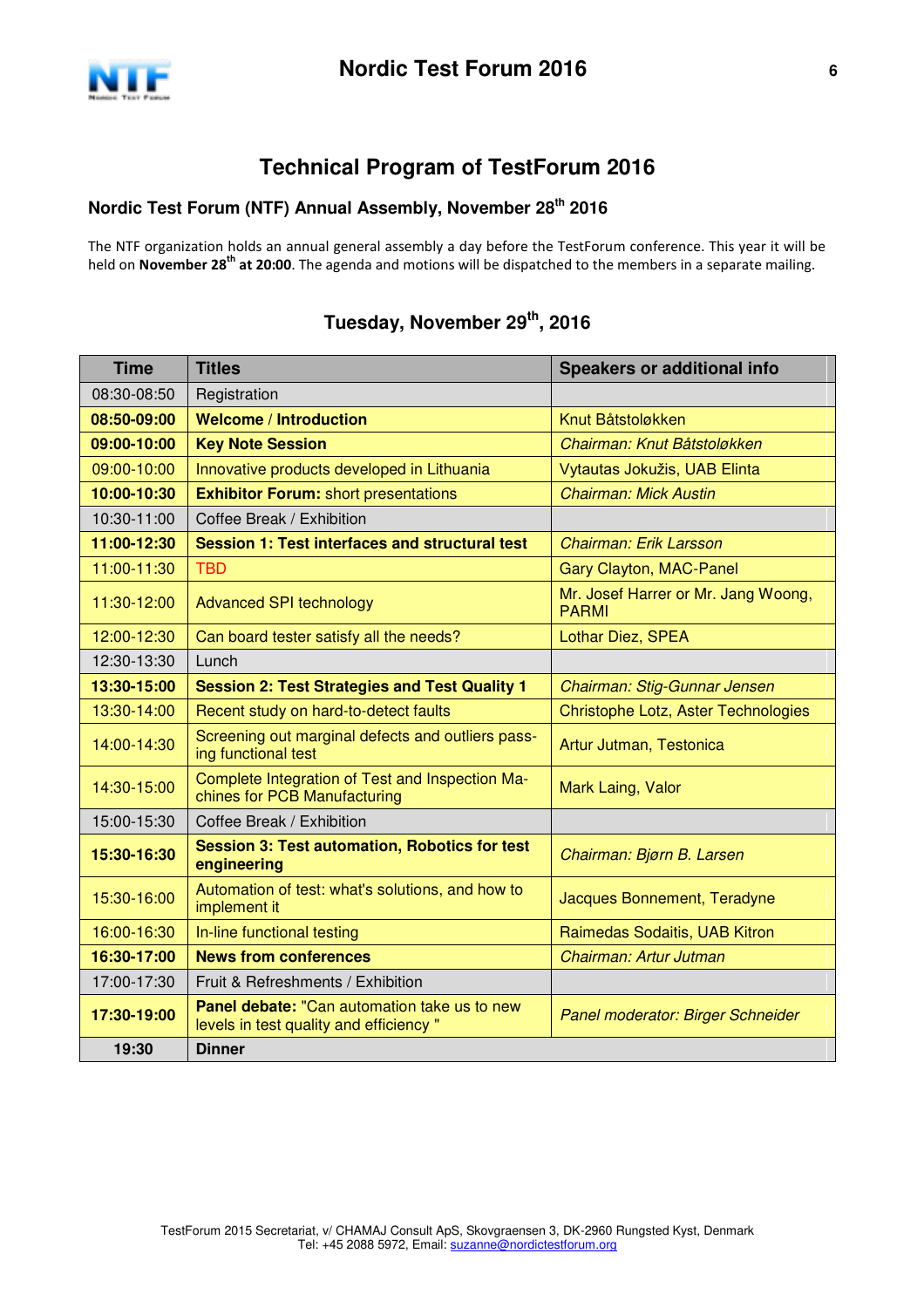

## **Wednesday, November 30th , 2016**

| <b>Time</b> | <b>Titles</b>                                                                                                              | <b>Speakers or additional info</b>         |
|-------------|----------------------------------------------------------------------------------------------------------------------------|--------------------------------------------|
| 09:00-10:00 | <b>Session 4: Functional test and failure analysis</b>                                                                     | Chairman: Magnus Rönnqvist                 |
| 09:00-09:30 | <b>PXI Digital Pattern Instrument</b>                                                                                      | Vanik Gasparyan, National Instru-<br>ments |
| 09:30-10:00 | Easy tools for detecting pre- and post-failure<br>parameters for corrosion analysis on printed<br>circuit board assemblies | Vadimas Verdingovas, EC-RAT ApS            |
| 10:00-11:00 | <b>Session 5: Smart production test</b>                                                                                    | Chairman: Artur Jutman                     |
| 10:00-10:30 | Managing your manufacturing process                                                                                        | Jacob Christensen-Røed, Virinco            |
| 10:30-11:00 | Production test considerations at small to medium<br>volume factory. What do customers want?                               | Rolf Østvik, AXXE                          |
| 11:00-11:30 | Coffee Break / Exhibition                                                                                                  |                                            |
| 11:30-13:00 | <b>Session 6: JTAG based test</b>                                                                                          | Chairman: Lars Kongsted-Jensen             |
| 11:30-12:00 | Advanced testing of prototypes and manufacturing<br>with JTAG Embedded Diagnostic OS                                       | Jan Heiber, Göpel                          |
| 12:00-12:30 | Using JTAG Functional Test in LabView to Test<br>microprocessor or FPGA peripheral devices                                 | Mick Austin, JTAG Technologies             |
| 12:30-13:00 | IEEE1149.1 TAP accessible embedded test solu-<br>tions to tackle challenges in production testing                          | Mika Pussinen, Nokia Networks, Oulu        |
| 13:00-14:00 | Lunch                                                                                                                      |                                            |
| 14:00-15:00 | <b>Session 7: Test Strategies and Test Quality 2</b>                                                                       | <b>Chairman: Raimedas Sodaitis</b>         |
| 14:00-14:30 | Mining the Test Data Motherlode                                                                                            | Ari Pihlajavesi, Predisys                  |
| 14:30-15:00 | Having the right data & information at the right<br>time: Utopia or Reality?                                               | Ignace Braem, Siemens Industry<br>Software |
| 15:00-15:15 | Closing Session: TestForum concluding remarks                                                                              | Knut Båtstoløkken Kitron                   |

# **Exhibition**

As usually, a mini exhibition will take place in frames of TestForum event where vendors are welcome to present their tools and methodologies related to production test. Exhibitors can make arrangements with NTF about exhibition space. If nothing special has been agreed, a table of about 60x120 cm<sup>2</sup>, as well as space for posters or similar material will be provided. Every exhibitor will be given 7-8-minute slot in the program for a brief introduction.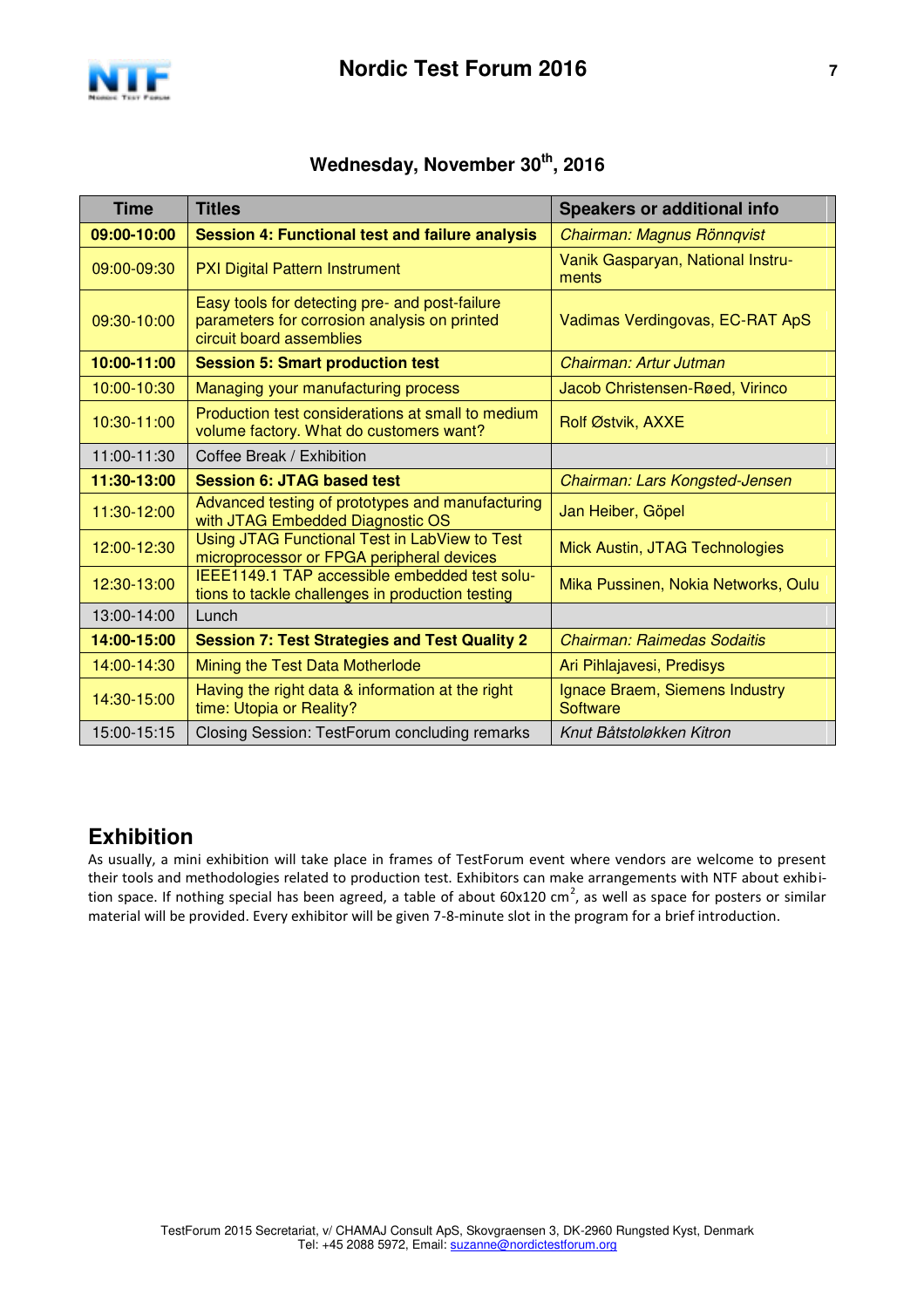

# **Registration and hotel booking**

The **Conference Fee** is EUR 450 for NTF members, EUR 250 for students and EUR 525 for others. The fee includes participation, food and refreshments from Tuesday morning to Wednesday afternoon as well as forum proceedings on the USB memory. Exhibitors pay EUR 850, which also includes the participation of a single person.

The seminar fee will be invoiced directly to the organization, from which the participant comes. In the event of cancellation after the final registration date, or in the event of failure to appear, the entire fee is still due. On request, another person from the same organization can participate instead.

The hotel rooms are booked through the seminar registration, but the room rate is paid directly by each participant to the hotel (i.e. not included in the seminar fee). **The room rate** is 92 EUR single room and 92 EUR double room per night, including breakfast.

Booking of rooms at the conference hotel is **not** mandatory for participation at the seminar.

The r**egistration deadline is Monday 31st , October, 2016**, in order **to guarantee hotel room**. **Registration after this date is also possible**. However, we cannot guarantee that hotel rooms are available at the conference hotel.

Registration for TestForum 2016 can be done through the NTF website by using the following link.

[http://www.NordicTestForum.org](http://www.nordictestforum.org/)

Alternatively, one can contact the TestForum secretariat at

| Att.: | Suzanne Holte                      |
|-------|------------------------------------|
| Tel:  | +45-2088 5972                      |
|       | Email: suzanne@nordictestforum.org |

Please indicate, whether you register as:

| $\bullet$ NTF member                                         | EUR 450        |
|--------------------------------------------------------------|----------------|
| $\bullet$ A non-member                                       | <b>EUR 525</b> |
| • A student (with valid student ID)                          | EUR 250        |
| • An exhibitor, i.e. want to exhibit in the small exhibition | <b>EUR 850</b> |

Please indicate whether you need a room at the conference hotel:

- Dates of arrival and departure
- Single or double room